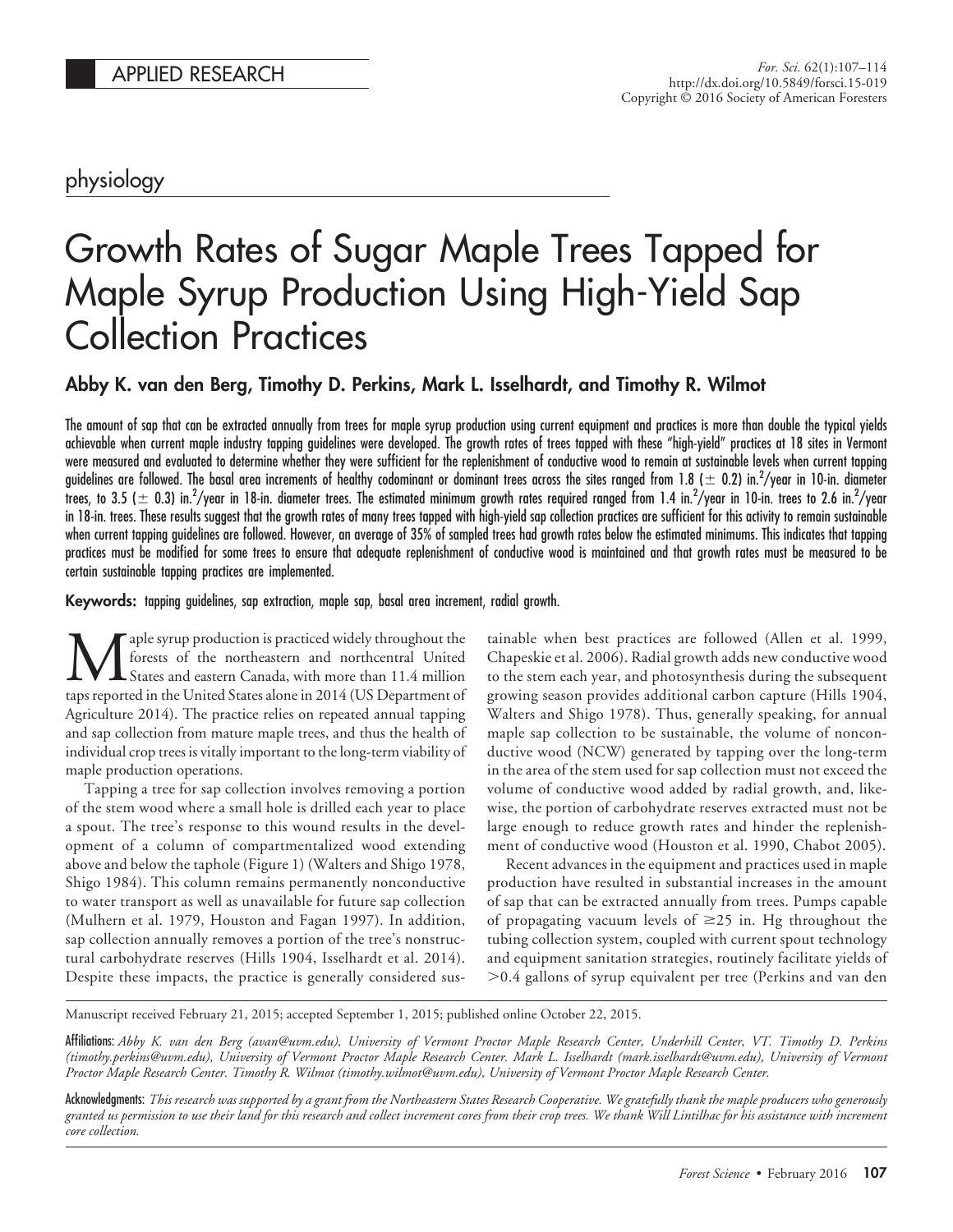

**Figure 1. Illustration of columns of NCW generated by tapholes in a sugar maple stem. (Photograph courtesy of Mark Isselhardt.)**

Berg 2009, Wilmot 2011a). This is approximately double the typical yields from systems using moderate levels or no vacuum and less current equipment and practices (Perkins and van den Berg 2009). Previous research has demonstrated that these higher vacuum and carbohydrate extraction levels do not increase the volume of NCW generated by taphole wounds (Wilmot et al. 2007). However, the availability of carbohydrate reserves strongly influences annual radial growth (Wargo 1977, Gregory 1980, Wong et al. 2005), and it remains unknown whether these higher levels of extraction are substantial enough to affect growth rates and have an impact on the sustainability of annual sap collection. Thus, the objective of this work was to determine the growth rates of trees tapped with these "high-yield" sap collection practices and assess whether they are sufficient for the use of these practices to be sustainable.

# **Methods**

## **Site, Stand, and Tree Selection**

Eighteen maple production operations throughout Vermont that had used high-yield sap collection practices for at least the previous 5 years were identified. For this study, we defined highyield operations as those that used vacuum levels from 21 to 28 in. Hg and that had production yields of  $>$  0.4 gallon of syrup equivalent per tap (Perkins and van den Berg 2009). Operations were located in nine counties across Vermont and represented a range of stands typically tapped for maple production.

At each of the 18 operations, a single stand with uniform site characteristics and history, including site quality, elevation, aspect, stand density, and past management activities, was selected. To avoid confounding effects on growth rates, only stands that had not been thinned in the previous 10 years were selected. Stands with histories of stress or large-scale disturbances, such as multiple years of insect outbreaks, were excluded. Stand basal area was measured with a 10-factor prism in a representative location in each stand. The

**Table 1. Mean, SE, minimum, and maximum dbh of sugar maple trees selected for study at each of 18 sites in Vermont.**

| Site | $\boldsymbol{n}$ | Mean<br>dbh (in.) | SE  | Minimum<br>$dbh$ (in.) | Maximum<br>dbh (in.) |
|------|------------------|-------------------|-----|------------------------|----------------------|
| А    | 21               | 9.8               | 0.2 | 8.2                    | 11.6                 |
| B    | 47               | 12.8              | 0.5 | 8.0                    | 19.9                 |
| C    | 49               | 13.5              | 0.4 | 9.2                    | 19.0                 |
| D    | 34               | 14.4              | 0.5 | 9.2                    | 19.7                 |
| E    | 20               | 12.8              | 0.6 | 9.0                    | 16.6                 |
| F    | 17               | 14.8              | 0.7 | 10.5                   | 19.2                 |
| G    | 39               | 14.1              | 0.5 | 8.8                    | 19.9                 |
| Н    | 41               | 13.5              | 0.5 | 8.0                    | 19.7                 |
| I    | 49               | 13.2              | 0.4 | 9.0                    | 17.8                 |
| J    | 46               | 11.8              | 0.3 | 8.1                    | 15.4                 |
| К    | 44               | 13.9              | 0.5 | 8.2                    | 19.7                 |
| L    | 38               | 13.5              | 0.4 | 8.2                    | 18.6                 |
| М    | 27               | 15.5              | 0.4 | 12.2                   | 19.4                 |
| N    | 40               | 12.3              | 0.4 | 8.0                    | 15.6                 |
| О    | 37               | 14.3              | 0.6 | 8.1                    | 19.8                 |
| P    | 42               | 13.5              | 0.5 | 8.0                    | 19.5                 |
| Q    | 36               | 12.8              | 0.6 | 8.0                    | 19.6                 |
| R    | 48               | 14.8              | 0.4 | 10.3                   | 19.0                 |

*n* is the number of trees. See the text for descriptions of site and tree selection.

selected stands were of varying size and ranged from 260 to 2,000 ft in elevation and had an average basal area of 113.9 ( $\pm$  5.7) ft<sup>2</sup>/acre (range,  $75-150$  ft<sup>2</sup>/acre), and the site quality was generally average to good as evaluated by site characteristics and indicator plants (Wilmot and Perkins 2004).

Within each selected stand, healthy codominant or dominant sugar maple (*Acer saccharum* Marsh.) trees that had been tapped annually with a single tap for at least the past 10 years were selected. "Healthy" was defined as meeting the criteria for a North American Maple Project vigor rating of 1: the tree appears in reasonably good health with normal crown, no major branch mortality,  $\leq$ 10% twig mortality, and no defoliation or discoloration present (Cooke et al. 2001). Five size classes in the diameter range specified by the "traditional" and "conservative" tapping guidelines in the *North American Maple Syrup Producers Manual* as suitable for tapping with a single annual tap (10.0–11.9, 12.0–13.9, 14.0–15.9, 16.0–17.9, and 18.0–19.9 in. dbh) were the primary focus (Chapeskie et al. 2006). As many maple trees as were present in these size classes in each stand were selected and included in the study. It should be noted that trees in all diameter classes were not present in every stand. The average and range of dbh of the trees selected for study in each stand are presented in Table 1. All selected trees met the basic criteria for tapping under current best practices for maple syrup production, including no obvious signs of insects, disease, physical damage, or stress (Chapeskie et al. 2006).

In addition, if dominant or codominant tapped trees near the lower limit of the size range (8.0–9.9) were present and met all other selection criteria, these were also included in sampling. However, these data were excluded from the primary analyses as this is below the minimum dbh specified by most current tapping guidelines (Chapeskie et al. 2006). The focus of the study was limited to the effects of a single annual taphole.

### **Increment Core Collection and Growth Rate Measurement**

In late summer and autumn 2010, increment cores were collected from the north and south sides of each selected tree in each stand. Cores of 2–3 in. in depth were collected using a 5-mm increment borer (Haglöf, Långsele, Sweden) from a height approximately 2.5 ft. from the ground parallel to the slope contour to avoid areas of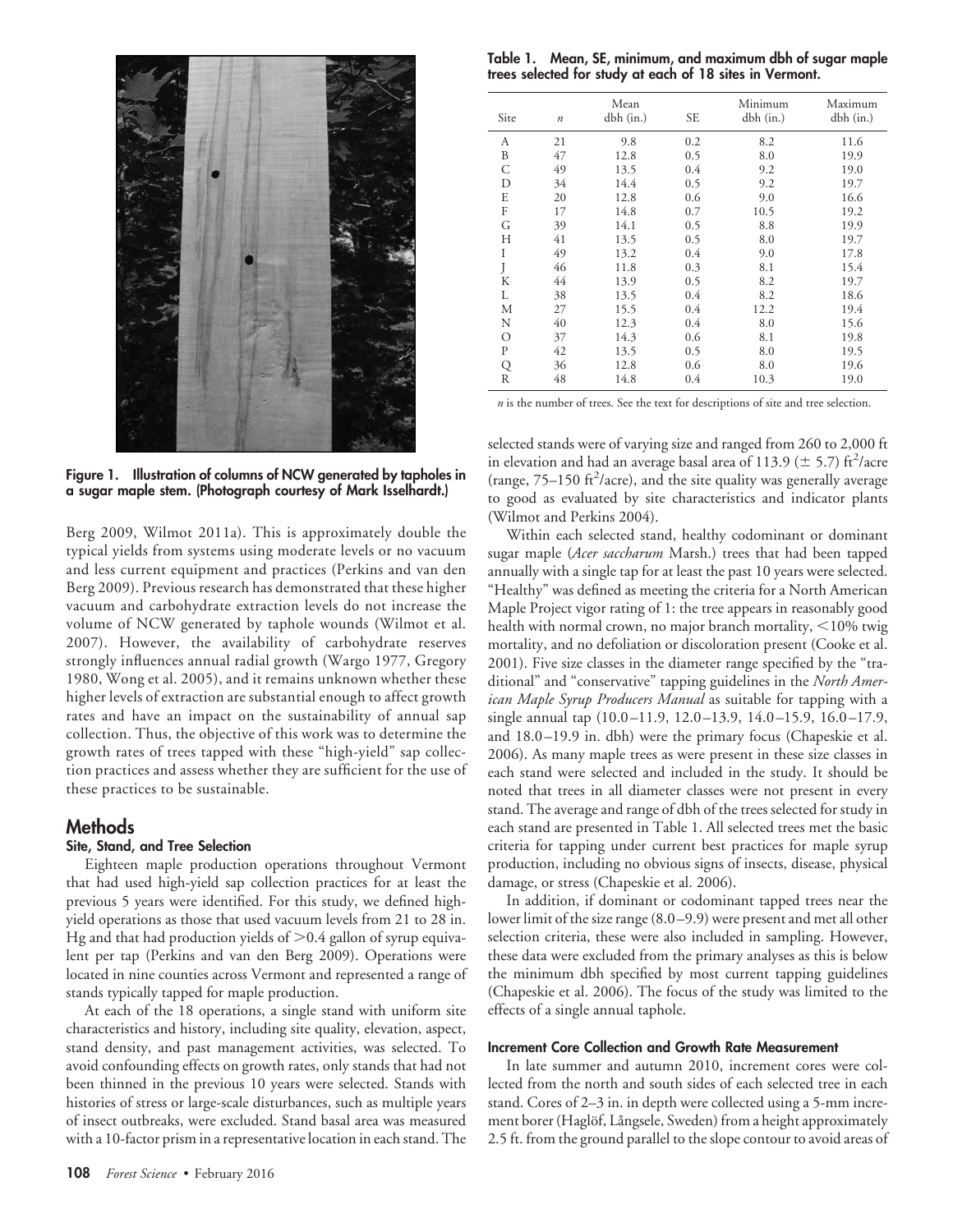

**Figure 2. Generalized illustration of the tapping zone of a tree tapped for sap collection. The dimensions of the tapping zone are defined by the circumference of the tree, the length of the dropline, and the depth to which the taphole is drilled. At any point, the total amount of NCW (dark gray) within the tapping zone is the total volume of NCW within the zone's boundaries from all previous tapholes. The remainder of wood in the zone is the portion of conductive wood (light gray) available for tapping. The proportion of the tapping zone comprising conductive wood is equivalent to the probability of tapping into conductive wood annually.**

the trunk affected by previous tapping. Dbh and the diameter at the height of core collection were recorded for subsequent calculations. After collection, cores were glued into wooden blocks, air-dried, and prepared for analysis by sanding to enhance the visibility of annual rings. With use of a dissecting microscope, the widths of each core's annual rings were measured to the nearest 0.001 mm using a digital micrometer linked to a measuring sledge. These data were used with the diameters at core height to calculate the mean annual basal area increment (BAI) over the previous 5 years (2005–2009) for each core using standard formulas (BAI<sub>t</sub> =  $\pi(R_t^2 - R_{t-1}^2)$ ), where *R* is the radius of the tree at time*t* (Long et al. 2009). North and south cores were averaged to calculate the mean BAI for each tree, which was used to calculate the mean BAIs of trees in each diameter class at each site. From these data, the mean BAIs of trees in each diameter class across all sites were calculated to express overall mean annual growth rates.

#### **Minimum Growth Rates**

To evaluate whether the measured growth rates of trees tapped with high-yield sap collection practices were sufficient for annual sap collection to be sustainable, a set of calculations to estimate the proportion of NCW in the tapping zone of an individual tree over time was developed. The calculations were combined into a spreadsheet "model" of the tapping zone, which was used to determine the minimum BAI required to ensure adequate replenishment of conductive wood.

The "tapping zone" of a maple tree is the area around the circumference of the stem that can be used for sap collection (Figure 2). For sap collection with tubing, its dimensions are defined by the depth of the taphole, the length of the sap dropline (tubing that connects the spout to the tubing system), and the circumference of the tree (Figure 2). Each year, tapping for sap collection generates a column of NCW proportional to the volume of wood removed for the taphole, while radial growth also adds conductive wood to the outside of the stem and functionally shifts the tapping zone outward so that some of the NCW generated by previous tapping is embedded deeper into the tree and thus no longer exists within the tapping zone boundaries. The total amount of NCW within the tapping zone at any time is equal to the sum volume of all NCW columns present from previous tapholes (Figure 2). Thus, the volume of the tapping zone and the relative proportion of NCW within it over time depend on the tree's diameter, growth rate, and tapping practices used: tapping depth, spout size, and dropline length. The tapping zone model was developed based on these premises and estimates the proportions of conductive and nonconductive wood in the tapping zone of an individual tree over time. For each year, the model calculates:

1. *The volume of NCW generated by the new taphole.* This is calculated as Taphole depth (in.)  $\times$  Spout area (in.<sup>2</sup>)  $\times$  75. The volume of NCW generated by each taphole is proportional to the size of the wound, and it can vary extremely widely among trees due to differences in diameter, growth rates, or other factors (Bauch et al. 1980). Previous research has shown that the volume of visibly stained wood can range from approximately 20 to 200 times the size of the taphole (average 50.3  $\pm$ 5.7) and that NCW can encompass an area up to 1.5 times larger than the area of visibly discolored wood (Wilmot et al. 2007, A.K. van den Berg, Univ. of Vermont, unpubl. data, 2014). Seventy-five (1.5 times the average visible stain volume observed in previous studies) was chosen as a conservative estimate for a multiplier based on these observations, so that the model was unlikely to underestimate the volume of NCW generated by taphole wounds (Wilmot et al. 2007).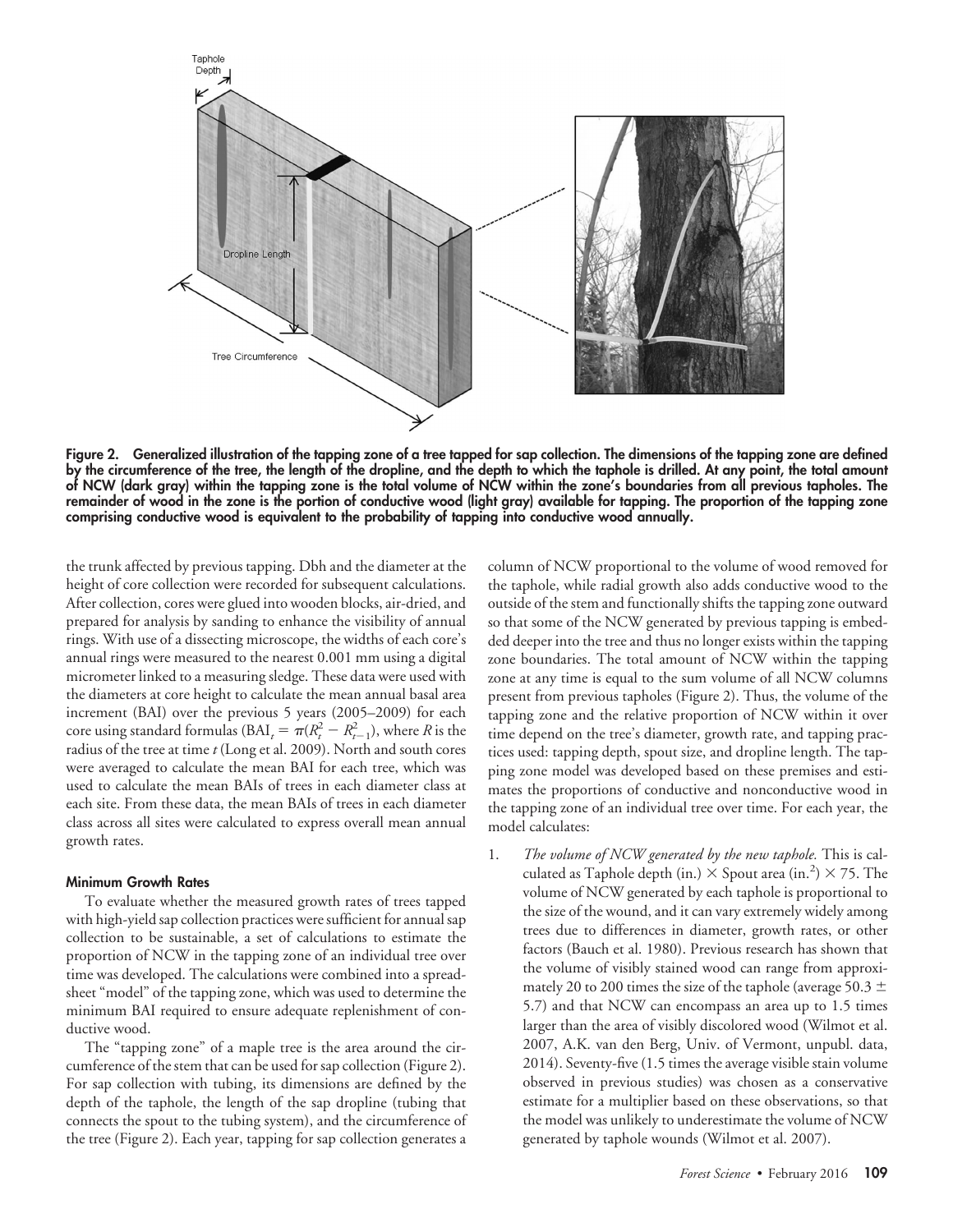- 2. *The total volume of NCW present in the tapping zone*. This is calculated as the sum volume of NCW remaining from each taphole present. The volume of each NCW column is reduced annually [(Taphole depth [in.]  $-$  Width of new ring [in.])  $\times$ Spout area (in.<sup>2</sup>)  $\times$  75] to account for the outward shift of the tapping zone resulting from new radial growth. The volume of each taphole is eventually reduced to zero after sufficient radial growth occurs so that it is no longer within the tapping zone boundaries.
- 3. *The total volume of wood in the tapping zone*. For smaller trees for which the dropline length is greater than or equal to the circumference, this is calculated as Tree circumference (in.)  $\times$ Dropline length (in.)  $\times$  Taphole depth (in.) (Figure 2). For larger trees, for which the dropline cannot reach fully around the tree's circumference, the boundaries of the tapping zone are constrained to a smaller area of the tree's trunk. In these cases, the tapping zone is limited to the half-circle made by the dropline, and its volume is calculated as  $[\pi \times \text{Dropline length}]$  $(in.)<sup>2</sup>]$  ÷ 2 × Taphole depth (in.). The model also increases the tree circumference annually to incorporate radial growth, so that the volume of the tapping zone is increased concomitantly. To account for the increase in BAI with tree diameter, the average growth rates and dbh of trees sampled in this study were used to generate a best-fit regression equation to estimate the relationship between dbh and BAI ( $y = -0.0024x^2 +$  $0.2534x - 0.6546$ ,  $r^2 = 0.99$ , where  $y = \text{BAI}$  and  $x = \text{dbh}$ . Each year, the model uses this equation to calculate the BAI for the tree at its current diameter. This increment is added to the tree's current diameter to calculate the new diameter (and circumference) after annual radial growth.
- 4. *The total percentage of the tapping zone occupied by NCW.* This is calculated as (Total NCW volume  $\left[ \text{in.}^{3} \right] \div$  Total tapping zone volume  $[\text{in.}^3]$ )  $\times$ 100.

The model was used to estimate the minimum growth rates required for sap collection to be sustainable when current tapping guidelines are followed. To accomplish this, model inputs were set to values specified by current tapping guidelines: maximum taphole depth, 2 in.; spout size, 5/16 in.; and minimum sap dropline length, 30 in. (Chapeskie et al. 2006). For each diameter class, the growth rates used in model calculations were then systematically adjusted to determine the minimum BAI required for the proportion of NCW in the tapping zone to remain below 10% over the next 100 years with the tapping practices specified. This level is equivalent to a  $\leq 10\%$ chance of encountering NCW when tapping each year and was selected through consultations with researchers, maple syrup producers, and extension personnel as the maximum amount of NCW acceptable.

The model provides a general approximation only and has assumptions and limitations that should be noted. It does not account for decreases in growth rates that might occur as the result of tree aging, changes in site conditions or management practices, or events such as drought or disease. It assumes that no preexisting NCW is present within the tapping zone. The model is also not spatially explicit and assumes annual tapping follows standard guidelines for taphole placement (4 in. laterally and 6 in. vertically from the previous year's taphole) (Chapeskie et al. 2006).

**Table 2. Overall mean growth rates of sugar maple trees tapped with high-yield sap collection practices across 18 sites in Vermont.**

| Diameter<br>class | No. of<br>sites | Basal area<br>increment $(in.^2/yr)$ | <b>SE</b> | Radial growth<br>(in.) |
|-------------------|-----------------|--------------------------------------|-----------|------------------------|
| 8 in.             |                 | 1.5                                  | 0.3       | 0.06                   |
| 10 in.            | 16              | 1.8                                  | 0.2       | 0.06                   |
| 12 in.            | 16              | 2.1                                  | 0.2       | 0.05                   |
| 14 in.            | 17              | 2.7                                  | 0.2       | 0.06                   |
| 16 in.            | 14              | 2.8                                  | 0.2       | 0.05                   |
| 18 in.            | 13              | 3.5                                  | 0.3       | 0.06                   |

Trees had codominant or dominant canopy positions and had been tapped annually with a single spout for at least 10 years. The equivalent radial growth rates are also included.

## **Results and Discussion Growth Rates of Tapped Trees**

The mean growth rates for trees in each diameter class both across all sites and within each individual site are presented in Tables 2 and 3. As expected, growth rates increased with increasing diameter, and the values for overall means are comparable to those reported for sugar maple in other stands not managed for maple syrup production in the northeastern United States (Long et al. 2009). A prominent feature of the data was the large amount of variation observed in the growth rates of diameter classes both within and across sites. The variation across sites is likely attributable to differences in growth conditions, including soil properties, stand density, and local climate factors. Variations between trees at the same site could be attributable to individual tree factors, such as crown size or localized variations in stand density or soil quality. This observation emphasizes that even in the same stand, growth rates of individual trees can vary widely from one another.

### **Minimum Growth Rates Required**

A model of the tapping zone was used to determine whether the measured growth rates were likely to be sufficient for annual tapping and sap collection to be sustainable. The model developed estimates the proportion of NCW within the tapping zone of an individual tree over time depending on tapping practices of spout size, sap dropline length, and tapping depth. The proportion of NCW is functionally equivalent to the probability of tapping into NCW each year and provides an estimate of the sustainability of tapping practices, since excessive accumulation negatively affects both tree physiological function and sap collection activities (Walters and Shigo 1978, Houston et al. 1990, Houston and Fagan 1997). A large buildup of NCW can lead to an increased incidence of decay and reduces the conductive sapwood available for future tapping (Walters and Shigo 1978, Houston et al. 1990, Houston and Fagan 1997). It can also cause columns of NCW to coalesce and result in even larger volumes of NCW within the tapping zone (Walters and Shigo 1978, Houston et al. 1990). In addition, tapholes drilled into NCW yield little or no sap and can increase the spread of discolored wood and decay within the xylem (Walters and Shigo 1978, Houston et al. 1990, Houston and Fagan 1997). Thus, it follows that the proportion of NCW within the tapping zone (and the probability of tapping into NCW) must remain low for sap collection practices to be both physiologically and economically sustainable (Houston et al. 1990, Chabot 2005). The model was used to determine the minimum growth rates required for the proportion of NCW in the tapping zone to remain below 10% over the next 100 years when current tapping guidelines are followed. The current guidelines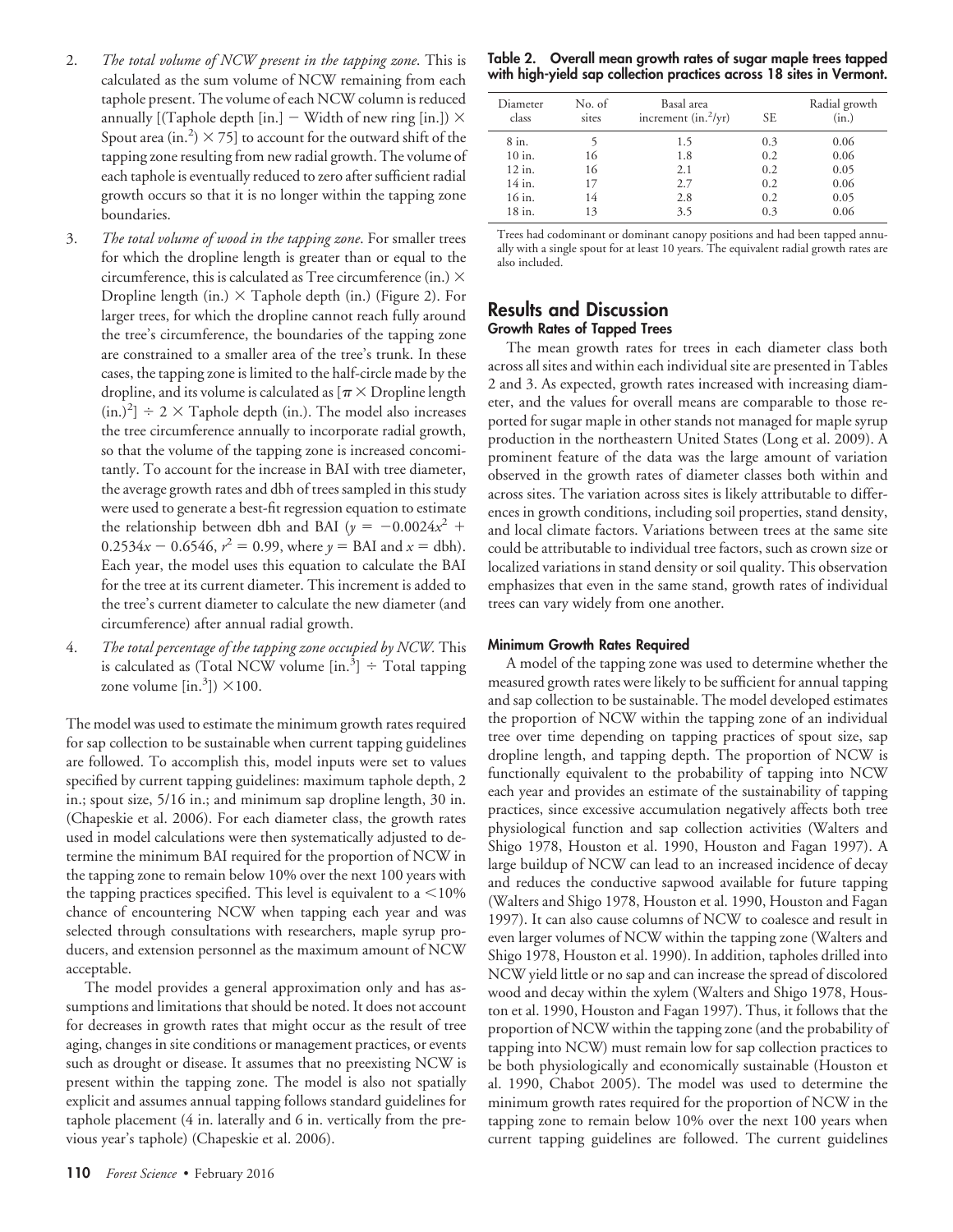**Table 3. Mean growth rates (BAI) of sugar maple trees tapped with high-yield sap collection practices within each of 18 sites in Vermont.**

|                    | Diameter class |           |                  |        |           |                  |        |           |                  |                                 |           |                  |      |           |                  |      |           |         |
|--------------------|----------------|-----------|------------------|--------|-----------|------------------|--------|-----------|------------------|---------------------------------|-----------|------------------|------|-----------|------------------|------|-----------|---------|
|                    | 8 in.          |           |                  | 10 in. |           |                  | 12 in. |           | 14 in.           |                                 | 16 in.    |                  |      | 18 in.    |                  |      |           |         |
| Site               | Mean           | <b>SE</b> | $\boldsymbol{n}$ | Mean   | <b>SE</b> | $\boldsymbol{n}$ | Mean   | <b>SE</b> | $\boldsymbol{n}$ | Mean                            | <b>SE</b> | $\boldsymbol{n}$ | Mean | <b>SE</b> | $\boldsymbol{n}$ | Mean | <b>SE</b> | $\it n$ |
|                    |                |           |                  |        |           |                  |        |           |                  | $\cdot$ (in. <sup>2</sup> /yr). |           |                  |      |           |                  |      |           |         |
| А                  | 2.6            | 0.2       | 12               | 2.8    | 0.2       | 9                |        |           |                  |                                 |           |                  |      |           |                  |      |           |         |
| B                  | 1.2            | 0.04      | 2                | 1.4    | 0.1       | 11               | 1.7    | 0.1       | 8                | 3.0                             | 0.3       | 5                | 2.8  | 0.4       | 9                | 3.4  | 0.8       | 3       |
|                    |                |           |                  | 1.5    | 0.2       | 4                | 1.7    | 0.2       | 18               | 2.7                             | 0.3       | 7                | 2.9  | 0.3       | 6                | 4.1  | 0.7       | 4       |
| D                  |                |           |                  | 2.1    | 0.1       | 2                | 2.9    | 0.3       | 7                | 3.5                             | 0.7       | 5                | 4.0  | 0.4       | 8                | 5.6  | 0.7       | 5       |
| E                  |                |           |                  | 1.8    | 0.3       | 2                | 0.8    | 0.1       | 4                | 2.1                             | 0.2       | 4                | 2.9  | 0.8       | $\mathfrak{Z}$   |      |           |         |
|                    |                |           |                  |        |           |                  |        |           |                  | 2.4                             | 0.3       | 6                | 2.2  | 0.5       | 3                | 3.8  | 0.6       | 3       |
| G                  |                |           |                  | 1.0    | 0.1       | 3                | 1.4    | 0.2       | 5                | 2.0                             | 0.2       | 10               | 2.6  | 0.3       | 6                | 3.2  | 0.8       | 5       |
| Н                  |                |           |                  | 1.9    | 0.4       | 2                | 2.7    | 0.2       | 7                | 3.8                             | 0.4       | 10               | 3.7  | 0.8       | 4                | 3.7  | 0.8       | 5       |
|                    | 1.3            | 0.03      | 2                | 1.8    | 0.2       | 8                | 2.0    | 0.2       | 14               | 2.5                             | 0.3       | 6                | 2.9  | 0.4       | 12               |      |           |         |
|                    |                |           |                  | 1.4    | 0.2       | 13               | 2.0    | 0.3       | 12               | 1.9                             | 0.2       | 7                |      |           |                  |      |           |         |
| K                  |                |           |                  | 1.3    | 0.2       | 8                | 2.1    | 0.3       | 4                | 2.9                             | 0.3       | 14               | 3.6  | 0.5       | 7                | 4.3  | 1.1       | 4       |
|                    |                |           |                  | 0.9    | 0.2       | 5                | 1.4    | 0.2       | 11               | 1.1                             | 0.2       | 6                | 1.5  | 0.1       | 7                | 1.9  | 1.0       | 2       |
| М                  |                |           |                  |        |           |                  | 2.3    | 0.6       | 3                | 2.6                             | 0.4       | 8                | 2.0  | 0.5       | 9                | 1.6  | 0.03      | 3       |
| N                  |                |           |                  | 4.1    | 0.9       | 3                | 3.0    | 0.2       | 9                | 3.9                             | 0.4       | 13               |      |           |                  |      |           |         |
| $\Omega$           |                |           |                  | 1.9    | 0.5       | 2                | 1.2    | 0.1       | 3                | 2.8                             | 0.9       | 6                | 1.9  | 0.2       | 4                | 2.2  | 0.3       | 9       |
| P                  | 1.0            | 0.3       | 3                | 0.9    | 0.1       | 3                | 2.7    | 0.3       | 9                | 2.7                             | 0.4       | 9                | 3.3  | 0.4       | 7                | 3.5  | 0.6       | 3       |
| Q                  | 1.3            | 0.2       | 7                | 3.0    | 0.4       | 8                | 3.6    | 0.5       | 5                | 2.2                             | 0.3       | 6                |      |           |                  | 2.8  | 0.3       | 6       |
| R                  |                |           |                  | 1.1    | 0.2       | $\overline{2}$   | 1.9    | 0.2       | 14               | 3.7                             | 0.5       | 8                | 3.2  | 0.4       | 10               | 5.3  | 0.7       | 8       |
| Total no. of trees |                |           | 26               |        |           | 85               |        |           | 133              |                                 |           | 130              |      |           | 95               |      |           | 60      |

Trees had codominant or dominant canopy positions and had been tapped annually with a single spout for at least 10 years. *n* is the number of trees.

specify a minimum tree diameter of 10 in. and the use of 5/16-in. spouts, 30-in. droplines, and a maximum tapping depth of 2 in. (Chapeskie et al. 2006).

The estimated minimum BAI required ranged from 1.4 in.<sup>2</sup>/year in 10-in. trees, to 2.6 in. $^{2}/$ year in 18-in. trees (Table 4). These estimates are for trees tapped with a single tap only and assume that no changes in tapping practices are made, and no major events that substantially affect growth rates, such as drought, ice damage, significant incidences of insects or disease, or alterations in stand structure, occur over time. The overall mean growth rates measured in trees tapped with high-yield practices were substantially higher than these estimated minimum levels, ranging from 1.8 in.<sup>2</sup>/year in 10-in. trees to 3.5 in.<sup>2</sup>/year in 18-in. trees (Table 2). This generally suggests that the growth rates of many healthy dominant or codominant trees are sufficient for tapping with current practices to result in sustainable outcomes when current tapping guidelines are followed. However, although the overall mean growth rates exceeded the estimated minimums, many of the mean growth rates within the stands were below these levels (Table 3). Indeed, between 27 and 47% of individual sampled trees had growth rates that were below the minimum rates needed when current tapping guidelines are followed (Table 4). In trees with these growth rates, tapping following current guidelines would be more likely to result in an accumulation of NCW in the tapping zone, reduced sap yields, and negative impacts on tree health. Although slow taphole closure, poor crown condition, branch dieback, and other visual factors can be indicative of lower growth rates (Heiligmann et al. 2006), the only way to be certain the growth rate of an individual tree is above the minimum rate needed is through direct measurement.

#### **Practices to Increase Sustainability**

It is possible, however, to improve the sustainability of sap collection from trees with subminimum growth rates by adjusting tapping and management practices. First, the length of sap droplines strongly influences the sustainability of tapping practices because it determines the extent of the trunk area available for tapping each year: longer droplines access a larger portion of the tree, and the proportion of the tapping zone occupied by the NCW generated by each taphole is thereby reduced (Figure 2 and model calculations 1–4 above). Thus, in some cases simply increasing the length of sap droplines above the minimum recommended 30 in. is sufficient to increase the likelihood of sustainability. For example, increasing dropline length to 36 in. lowers the minimum required growth rates to 1.1 in.<sup>2</sup>/year in 10-in. trees and to 1.6 in.<sup>2</sup>/year in 18-in. trees (Table 5). With this change in practice, the percentage of sampled

**Table 4. Estimated minimum growth rates required when trees are tapped following current tapping guidelines and the numbers and percentages of sampled trees with growth rates lower than these minimum levels.**

|                   | Results for current tapping guidelines: spout size, 5/16 in.; dropline length, 30 in.; tapping depth, 2 in. |                                |                               |                               |                             |  |  |  |  |  |
|-------------------|-------------------------------------------------------------------------------------------------------------|--------------------------------|-------------------------------|-------------------------------|-----------------------------|--|--|--|--|--|
| Diameter<br>class | Minimum basal area<br>increment $(in.^2/yr)$                                                                | Minimum radial<br>growth (in.) | Total no. of trees<br>sampled | No. of trees below<br>minimum | % of trees below<br>minimum |  |  |  |  |  |
| 8 in.             | 1.3                                                                                                         | 0.05                           | 26                            | 10                            | 38                          |  |  |  |  |  |
| 10 in.            | $1.4^{\circ}$                                                                                               | 0.04                           | 85                            | 35                            | 41                          |  |  |  |  |  |
| 12 in.            |                                                                                                             | 0.04                           | 133                           |                               | 40                          |  |  |  |  |  |
| 14 in.            | 2.0                                                                                                         | 0.04                           | 130                           | 35                            | 27                          |  |  |  |  |  |
| 16 in.            | 2.3                                                                                                         | 0.04                           | 95                            | 34                            | 36                          |  |  |  |  |  |
| 18 in.            | 2.6                                                                                                         | 0.04                           | 60                            | 19                            | 32                          |  |  |  |  |  |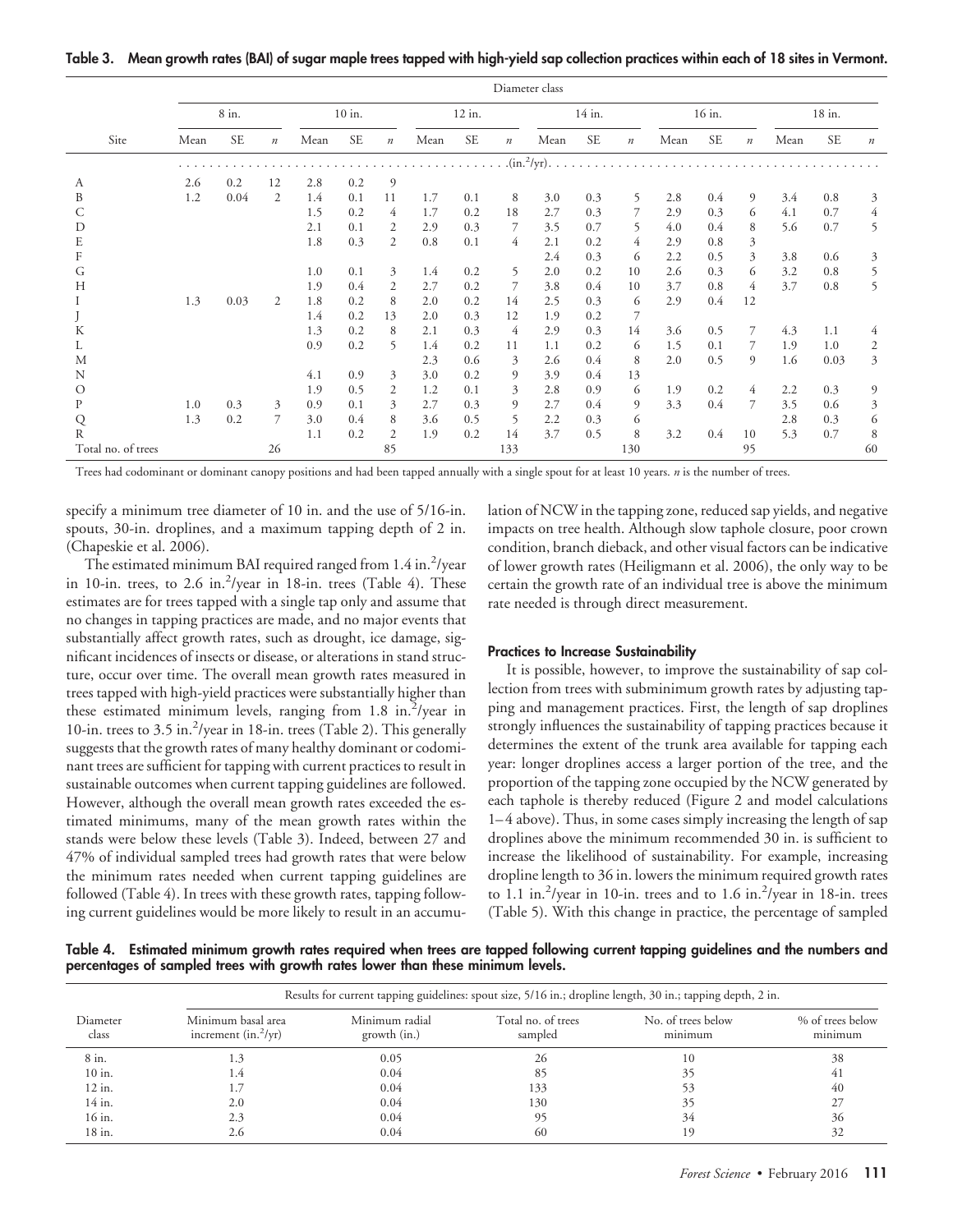**Table 5. Estimated minimum growth rates required when tapping practices are altered from current guidelines and the numbers and percentages of sampled trees with growth rates below these minimum levels.**

|                   |                                  |                                                 | Results for increased dropline length: spout size, 5/16 in.;<br>dropline length, 36 in.; tapping depth, 2 in. |                                  |                                | Results for increased dropline length and reduced tapping depth:<br>spout size, 5/16 in.; dropline length, 36 in.; tapping depth, 1.5 in. |                                   |                                  |                                |  |  |
|-------------------|----------------------------------|-------------------------------------------------|---------------------------------------------------------------------------------------------------------------|----------------------------------|--------------------------------|-------------------------------------------------------------------------------------------------------------------------------------------|-----------------------------------|----------------------------------|--------------------------------|--|--|
| Diameter<br>class | Total no. of<br>trees<br>sampled | Minimum basal<br>area increment<br>$(in.^2/yr)$ | Minimum<br>radial<br>growth (in.)                                                                             | No. of trees<br>below<br>minimum | % of trees<br>below<br>minimum | Minimum basal<br>area increment<br>$(in.^2/yr)$                                                                                           | Minimum<br>radial<br>growth (in.) | No. of trees<br>below<br>minimum | % of trees<br>below<br>minimum |  |  |
| 8 in.             | 26                               | 1.0                                             | 0.04                                                                                                          |                                  | 19                             | 0.8                                                                                                                                       | 0.03                              |                                  |                                |  |  |
| 10 in.            | 85                               | 1.1                                             | 0.03                                                                                                          | 23                               | 27                             | 0.8                                                                                                                                       | 0.03                              |                                  |                                |  |  |
| 12 in.            | 133                              | 1.1                                             | 0.03                                                                                                          | 21                               | 16                             | 0.9                                                                                                                                       | 0.02                              |                                  |                                |  |  |
| 14 in.            | 130                              | 1.1                                             | 0.02                                                                                                          | 11                               | 8                              | 0.9                                                                                                                                       | 0.02                              | $\Gamma$                         |                                |  |  |
| 16 in.            | 95                               | 1.4                                             | 0.03                                                                                                          | $\Omega$                         |                                | 0.9                                                                                                                                       | 0.02                              |                                  |                                |  |  |
| 18 in.            | 60                               | 1.6                                             | 0.03                                                                                                          |                                  |                                | 1.2                                                                                                                                       | 0.02                              |                                  |                                |  |  |

trees with growth rates below the required minimums is reduced to between 8 and 27% (Table 5).

the estimated minimum levels is reduced to between 1 and 11% (Table 5).

Reducing the depth of tapping can also increase the likelihood of sustainability. For sap collection with vacuum, current tapping guidelines recommend tapping to a depth between 1 and 2 in. Tapping to the maximum depth is advantageous, as it is likely to result in higher sap yields (Wilmot 2011b). However, because this benefit would be offset if tapping practices resulted in an excess accumulation of NCW and reduced sap yields, choosing a shallower tapping depth in trees with subminimum growth rates could be a cost-beneficial strategy. For example, if tapping depth is decreased to 1.5 in. in addition to using 36-in. droplines, the estimated minimum growth rates are further reduced to 0.8 in.<sup>2</sup>/year for 10-in. trees, and 1.2 in.<sup>2</sup>/year for 18-in. trees (Table 5). With these tapping practices, the percentage of sampled trees with growth rates below

Silvicultural treatments can also help increase the likelihood that tapping practices will be sustainable. In particular, periodic thinning is recommended in stands managed for maple production to promote vigorous radial growth and tree health (Heiligmann et al. 2006). Indeed, thinning and other intermediate cutting has been demonstrated to significantly increase the diameter growth rates of sugar maple trees (Voorhis 1990, Pothier 1996, Miller 1997) and thus could be used to increase the growth rates of trees that have growth rates below the estimated minimum levels. The best approach for thinning to promote radial growth in trees tapped for sap collection will depend on the specific conditions of the stand in question, but general guidelines and recommendations can be found in Heiligmann et al. (2006). The stands examined in this

**Table 6. Mean growth rates (BAI) of sugar maple trees with intermediate or suppressed canopy position that had been tapped using high-yield sap collection practices and the numbers and percentages of these trees with growth rates below the estimated minimum rates required when current tapping guidelines are followed (Table 4).**

|                                     | Diameter class |       |                  |      |                              |                  |        |                |                  |  |  |
|-------------------------------------|----------------|-------|------------------|------|------------------------------|------------------|--------|----------------|------------------|--|--|
|                                     |                | 8 in. |                  |      | $10$ in.                     |                  | 12 in. |                |                  |  |  |
| Site                                | Mean           | SE    | $\boldsymbol{n}$ | Mean | $\ensuremath{\mathsf{SE}}$   | $\boldsymbol{n}$ | Mean   | <b>SE</b>      | $\boldsymbol{n}$ |  |  |
|                                     |                |       |                  |      | $(\text{in.}^2/\text{yr})$ . |                  |        |                |                  |  |  |
| Overall                             | 1.0            | 0.1   | 14               | 1.4  | $0.1\,$                      | 15               | 1.7    | $0.4\,$        | 5                |  |  |
| A                                   |                |       |                  |      |                              |                  |        |                |                  |  |  |
| B                                   | 1.2            | 0.2   | 9                |      |                              |                  |        |                |                  |  |  |
| C                                   | 0.9            | 0.1   | 5                | 1.7  | 0.3                          | 5                |        |                |                  |  |  |
| D                                   | 2.1            | 0.7   | 3                | 1.2  | 0.4                          | 4                |        |                |                  |  |  |
| E                                   | 0.9            | 0.2   | 3                | 1.2  | 0.2                          | 4                |        |                |                  |  |  |
| $\rm F$                             |                |       |                  | 1.2  | 0.1                          | 5                |        |                |                  |  |  |
| G                                   | 0.8            | 0.2   | 4                | 1.2  | 0.2                          | 6                |        |                |                  |  |  |
| $H_{\rm 2}$                         | 0.9            | 0.1   | 6                | 1.8  | 0.4                          | 7                |        |                |                  |  |  |
| Ι                                   | 1.0            | 0.2   | 5                | 1.5  | 0.1                          | $\overline{c}$   |        |                |                  |  |  |
| J                                   | 0.7            | 0.1   | 8                | 1.0  | 0.2                          | 6                |        |                |                  |  |  |
| K                                   | 0.8            | 0.2   | 4                | 0.9  | 0.3                          | $\mathfrak{Z}$   |        |                |                  |  |  |
| L                                   | 0.7            | 0.2   | 3                | 0.7  | 0.1                          | $\sqrt{2}$       | 0.6    | 0.0            | 2                |  |  |
| M                                   |                |       |                  |      |                              |                  | 1.6    | 0.7            | $\overline{4}$   |  |  |
| N                                   | 1.3            | 0.2   | 10               | 2.0  | 0.1                          | $\mathfrak{Z}$   | 3.0    | 1.0            | $\mathbf{2}$     |  |  |
| $\circ$                             | 0.7            | 0.2   | 6                | 1.4  | 0.5                          | $\mathfrak{Z}$   | 1.6    | 0.6            | $\overline{4}$   |  |  |
| $\mathbf{P}$                        | 0.7            | 0.2   | 5                | 1.7  | 0.2                          | $\mathfrak{Z}$   |        |                |                  |  |  |
| Q                                   | 1.9            | 1.0   | $\overline{2}$   | 2.2  | 0.7                          | $\mathfrak{2}$   |        |                |                  |  |  |
| $\mathbb{R}$                        |                |       |                  | 2.0  | 0.4                          | $\overline{4}$   | 1.9    | 0.7            | 2                |  |  |
| Total no. of trees                  |                | 73    |                  | 59   |                              |                  | 14     |                |                  |  |  |
| No. of trees below minimum          |                | 60    |                  |      | 31                           |                  |        | $\overline{7}$ |                  |  |  |
| $\%$ of trees below minimum<br>82.2 |                |       | 52.5             |      |                              | 50.0             |        |                |                  |  |  |

Trees were sampled from 18 sites in Vermont and had been tapped annually with a single spout for at least 10 years. Trees that met these criteria were found only in 8-, 10-, and 12-in. diameter classes. *n* is the number of sites for overall means and the number of trees for means within each site.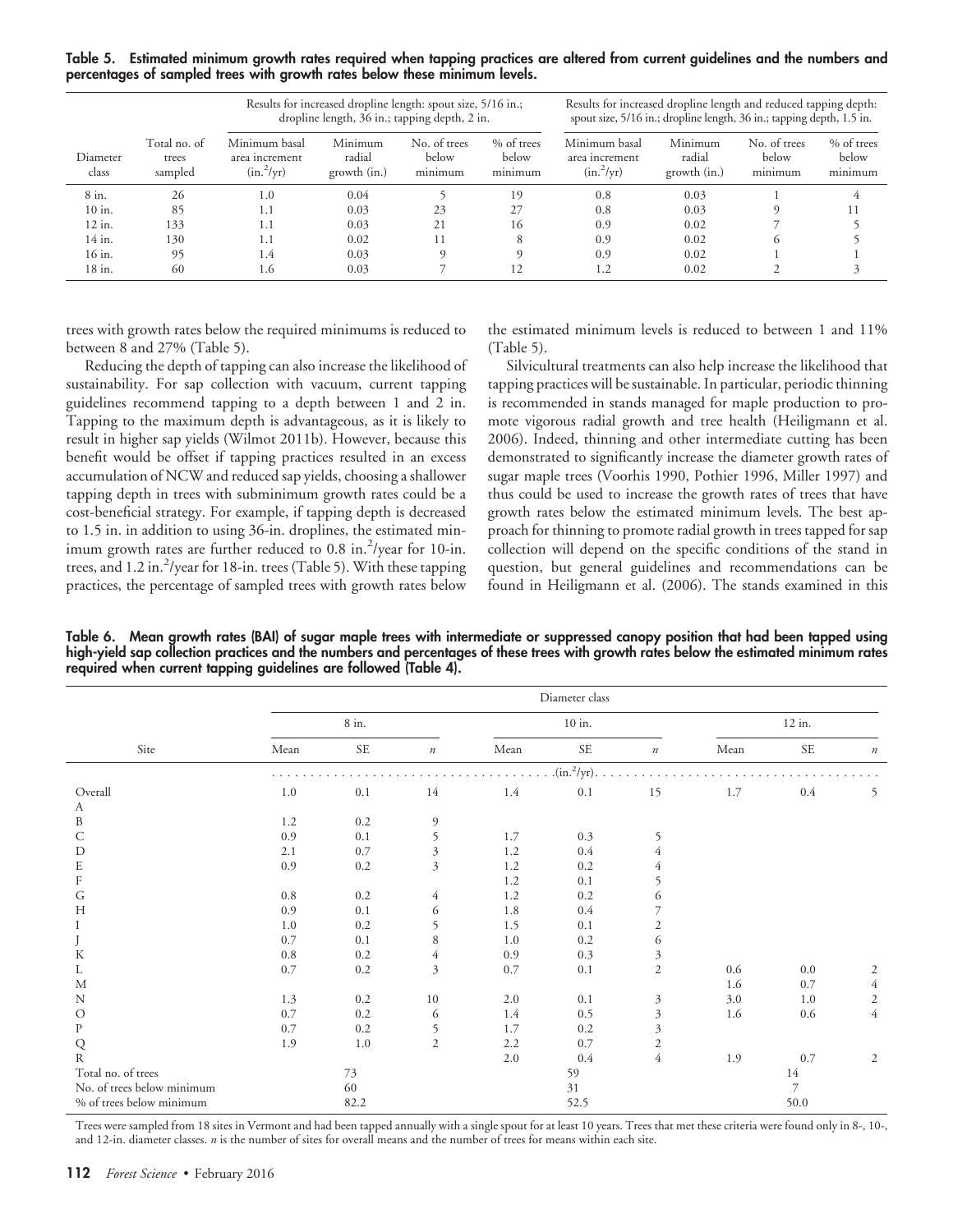study had not been thinned in at least 10 years, and some had not been thinned ever or for more than 20 years. It is likely that the growth rates of trees in some of these stands were lower than those in stands that are more regularly thinned, which could account for the relatively large number of trees sampled that had growth rates below the minimum levels necessary under current tapping guidelines.

In addition, any activities or practices that increase the effective size of the tapping zone, such as raising or lowering the lateral tubing due to yearly variations in snow depth, can also increase the likelihood that tapping practices will be sustainable. Experiments have recently been initiated to examine the sap yields and efficacy of placing tapholes below the lateral tubing. If found to be effective, this practice could also increase the effective size of the tapping zone and the likelihood that sap collection will be sustainable in the long term.

#### **Smaller and Subcanopy Trees**

Although not the primary focus of the study, tapped codominant or dominant trees in the 8.0- to 9.9-in. diameter class, as well as trees with intermediate or suppressed canopy position, were included in sampling if they were present in study stands and met all other selection criteria. The data obtained from these trees are limited, but they do provide information that should be considered when these types of trees are evaluated for inclusion as crop trees for sap collection. First, the growth rates of 38% of the trees sampled in the 8-in. size class were below the minimum rates required when current tapping guidelines are followed (Tables 2 and 4). This is a particularly important observation, since alternative sets of tapping guidelines that currently exist across the maple industry specify 9 in., rather than 10 in., as the minimum diameter for tapping (Northeast Organic Farming Association of Vermont 2012). Likewise, the growth rates of intermediate and suppressed trees were substantially lower than those of most codominant and dominant trees, and 50–82% of sampled trees had growth rates below the minimums needed when current tapping guidelines are followed (Table 6). Together these observations indicate that apparently healthy trees that are smaller than the diameter range recommend by current tapping guidelines or underneath the primary canopy cannot be presumed to have sufficient growth rates for sustainable tapping.

# **Conclusions**

The results of this study indicate that the growth rates of many healthy dominant or codominant trees in sugarbushes are probably sufficient for sap collection with high-yield practices to be sustainable when current tapping guidelines and best practices are followed. However, the results also demonstrated that the growth rates of some trees might require that tapping practices be adjusted from the minimum specifications of current tapping guidelines to prevent an excess accumulation of NCW. The results also indicated that many smaller diameter or subcanopy trees often do not have growth rates sufficient for tapping and sap collection to be sustainable in the long term. In addition, the large amount of variation observed in the growth rates of trees in the same size class both within and across sites indicates that to be certain that appropriate and sustainable sap collection and tapping practices are used for a particular tree or stand, growth rates must be measured and tree and stand conditions carefully assessed. The results also reinforce the importance of regular thinning in maple sugarbushes to promote vigorous growth of crop trees to maintain the sustainability of annual tapping and sap collection. Foresters, maple producers, and landowners can use this information to help inform management planning activities and can use the minimum growth rates determined in this study to help guide assessments and decisions regarding the sustainability of sap collection and tapping practices in particular trees and stands. Additional information, guidance, and recommendations on appropriate tapping guidelines and practices, selection of crop trees, and management activities to promote radial growth in stands managed for maple syrup production can be found in the *North American Maple Syrup Producers Manual* (Chapeskie et al. 2006, Heiligmann et al. 2006). In addition, a version of the tapping zone model designed for producer use that can be used to assess the sustainability of input tapping practices and help guide management decisions is available<sup>1</sup> and is described in van den Berg and Perkins (2014).

This study did not address the potential fundamental impact of tapping and sap collection on the growth rates of trees and whether the practice itself results in a decrease in growth rates relative to those of trees not tapped for maple production. A long-term experiment was recently initiated with trees previously untapped for maple production to address this question.

#### **Endnote**

1. The tapping model is available for downloading at [www.uvm.edu/](http://www.uvm.edu/∼pmrc) $\sim$ pmrc.

# **Literature Cited**

- ALLEN, D.C., A.W. MULLOY, R.R. COOKE, AND B.A. PENDRELL. 1999. A ten-year regional assessment of sugar maple mortality. P. 27–45 in *Sugar maple ecology and health: Proc. of an international symposium*, Horsley, S.B., and R.P. Long (eds.). USDA For. Serv., Gen. Tech. Rep. NE-261, Northeastern Research Station, Radnor, PA. 120 p.
- BAUCH, J., A.L. SHIGO, AND M. STARCK. 1980. Wound effects in the xylem of *Acer* and *Betula* species. *Holzforschung* 34:153–160.
- CHABOT, B. 2005. New tapping guidelines. *Maple Syrup Dig.* 17A(3):13–18.
- CHAPESKIE, D., T.R. WILMOT, B. CHABOT, AND T.D. PERKINS. 2006. Maple sap production—Tapping, collection, and storage. P. 81–116 in *North American maple syrup producers manual,* Heiligmann, R.B., M.R. Koelling, and T.D. Perkins (eds.). Ohio State Univ. Press, Columbus, OH.
- COOKE, R., C. BARNETT, AND D.C. ALLEN. 2001. *North American maple project cooperative field manual*. USDA For. Serv., Washington, DC. 22 p.
- GREGORY, R.A. 1980. Annual cycle of shoot development in sugar maple. *Can. J. For. Res.* 10:316–326.
- HEILIGMANN, R.B., P. SMALLIDGE, G.W. GRAHAM, AND B. CHABOT. 2006. Managing maple trees for sap production. P. 31–80 in *North American maple syrup producers manual,* Heiligmann, R.B., M.R. Koelling, and T.D. Perkins (eds.). Ohio State Univ. Press, Columbus, OH.
- HILLS, J.L. 1904. *The maple sap flow*. Bull. No. 105, Vermont Agricultural Experimental Station, Burlington, VT. 27 p.
- HOUSTON, D.R., D.C. ALLEN, AND D. LACHANCE. 1990. *Sugarbush management: A guide to maintaining tree health*. USDA For. Serv., Gen. Tech. Rep. NE-129, Northeastern Forest Experiment Station, Radnor, PA. 55 p.
- HOUSTON, D.R., AND J.C. FAGAN. 1997. *Reexamination of effects of paraformaldehyde on tissues around tapholes in sugar maple trees*. USDA For. Serv., Gen. Tech. Rep. NE-706, Northeastern Forest Experiment Station, Radnor, PA. 12 p.
- ISSELHARDT, M.L., T.D. PERKINS, AND A.K. VAN DEN BERG. 2014. Does sugar removal impact trees? *Maple Syrup Dig.* 26A(3):6–9.
- LONG, R.P., S.B. HORSLEY, R.A. HALLETT, AND S.W. BAILEY. 2009. Sugar maple growth in relation to nutrition and stress in the northeastern United States. *Ecol. Appl.* 19(6):1454–1466.